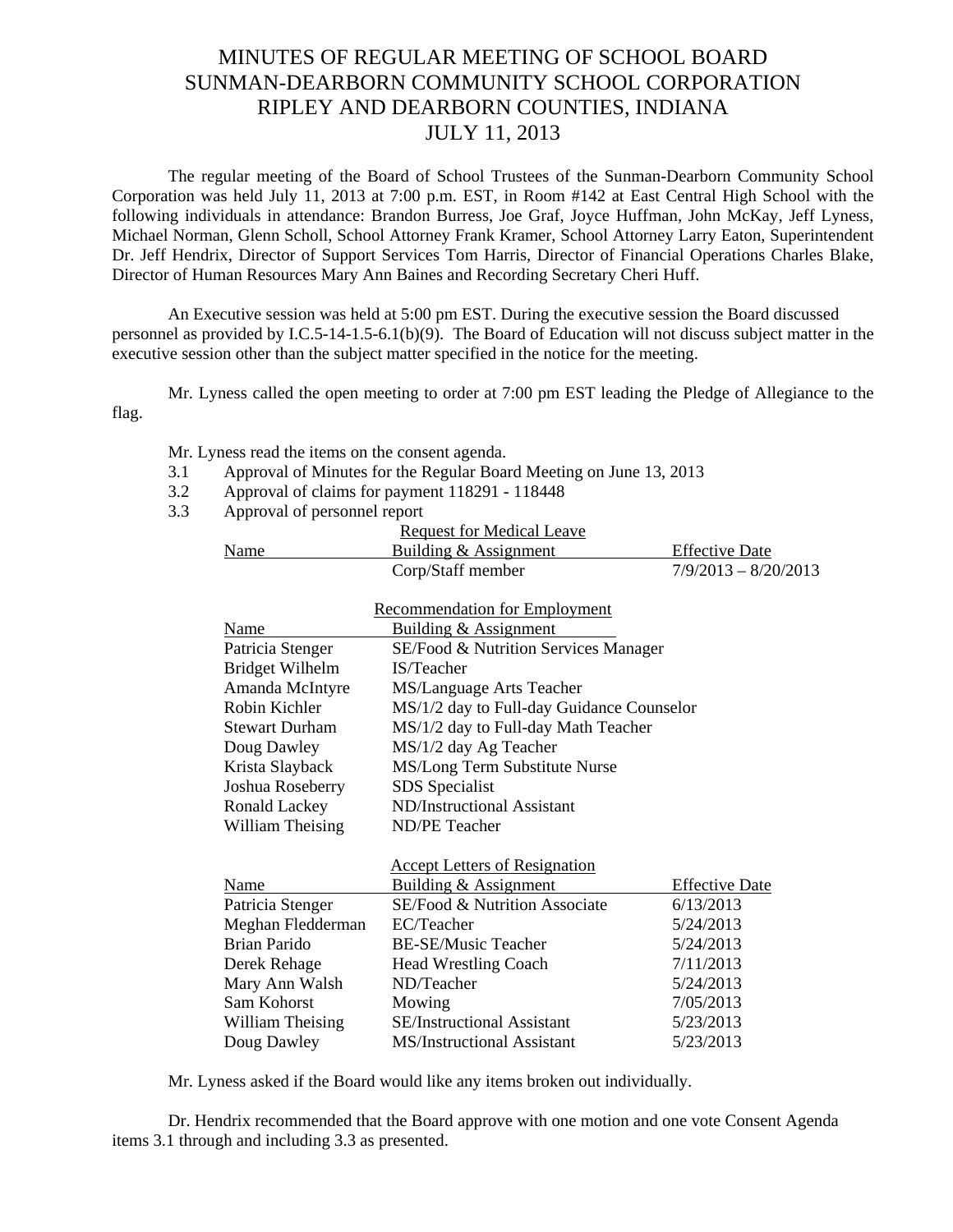Mr. Graf made a motion, seconded by Mrs. Huffman, to approve consent agenda items 3.1 through and including 3.3. The motion carried by voice vote.

Mr. Lyness moved to Action Items.

 Mrs. Baines did a second reading of Board Policy 7250 in regards to District Corporate Advertising on School Property and recommended that the Board approve this policy.

 Mr. Norman made a motion, seconded by Mr. Burress, to approve Board Policy 7250 as recommended. The motion carried by voice vote.

Mrs. Baines did a second reading of the revision of Board Policies 3121 and 4121 in regards to criminal history checks and the amount of time a new employee has to complete the check and recommended that the Board approve this revision.

Mr. Norman made a motion, seconded by Mr. Burress, to approve the revision of Board Policies 3121 and 4121 as recommended. The motion carried by voice vote.

Dr. Hendrix recommended that the Board approve the revision to the Middle School book bills as submitted in their board packets.

Mr. Scholl made a motion, seconded by Mrs. Huffman, to approve the revision to the Middle School book bills. The motion carried by voice vote.

Dr. Hendrix stated that part of the Strategic Plan is to make sure our schools are invitational and therefore recommended that the Board approve the Community Relations Survey as submitted by the Community Relations Team. He explained this survey will obtain feedback from parents, teachers, and students on areas that need improvement in our Corporation.

 Mr. Scholl made a motion, seconded by Mr. Graf, to approve the Community Relations Survey as recommended. The motion carried by voice vote.

Mr. Lyness stated that the next item on the agenda is a request from Mr. Bond, North Dearborn Elementary Principal, to cancel the teaching contract of Jamilyn Oelker, Special Education Teacher. At the request of Ms. Oelker, the Board held a conference, prior to this open meeting, with Ms. Oelker. Mr. Lyness asked if there was a motion regarding the Principal's request to cancel the teaching contract and adopt the findings of fact, conclusions of law and order.

Mr. Norman made a motion, seconded by Mr. Scholl, to accept the Principal's request to cancel the teaching contract. Mr. Lyness asked Mr. Burress if he was going to abstain from the vote. Mr. Burress confirmed that he was going to abstain. Mr. Lyness stated that they will do a roll call vote. Mr. Norman voted yay, Mr. Burress abstained, Mr. Lyness voted yay, Mrs. Huffman voted nay, Mr. Scholl voted yay, Mr. McKay voted nay, and Mr. Graf voted nay.

Mr. Lyness stated that the motion fails due to a 3-3 tie vote. Mr. Eaton confirmed stating that terminates the proceedings.

Mr. Lyness recognized Mrs. Baines.

Mrs. Baines gave an update on Health Care Reform stating that the date to be in compliance has been delayed until 1/1/2015. However, Form 720 still needs to be filed with the government by July 30, 2013. This form is in regards to the "PCORI" fee; a fee for researching the comparative effectiveness of medical treatments. Our fee will be \$984 which is \$1.00 for each covered life under our medical plan.

Mrs. Baines reminded the Board about the information presented at last month's regular meeting in regards to the A.L.I.C.E. program. She stated that the incorporation of this program will be added to Board Policy 8400 on School Safety. Mrs. Baines read the policy with the addition of this program. She stated that she will bring the revision of this policy back next month for Board approval.